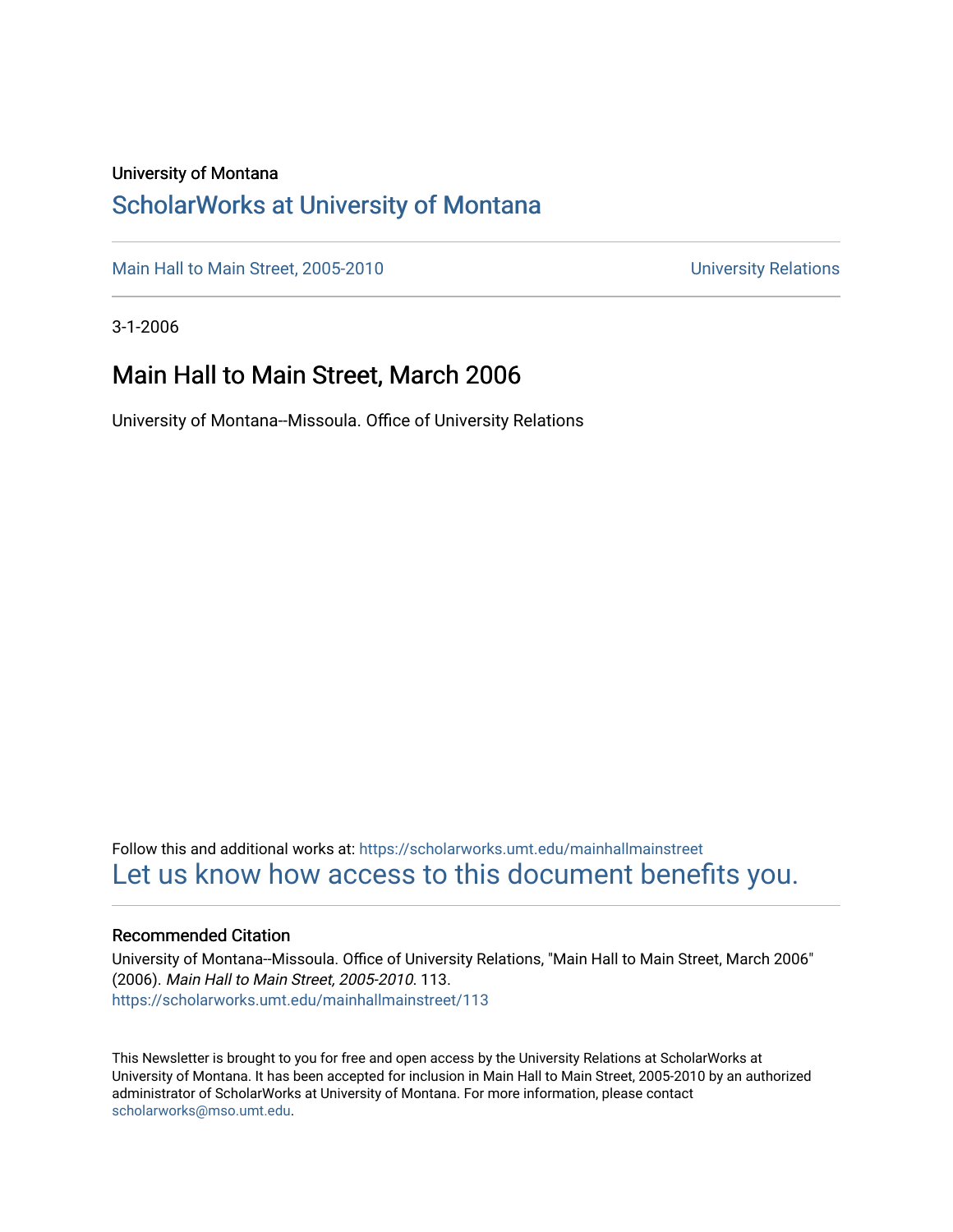#### **i 1% ^ain Hall to EXAMPLE 18888Y**<br> **EXAMPLE 1988 2328 UNIVERSITY OF MONTANA March 2006 Vol. 12 No. 3** *MA# 2* **3 2006 Connecting Campus and Community**

# **UM scientist helps disco**

Enceladus, the icy sixth moon of Saturn, has<br>Scientists analyzing data from NASA's Cassini sprung a leak.

Scientists analyzing data from NASA's Cassini spacecraft — including researcher Dan Reisenfeld at The University of Montana — have discovered a plume of gas venting from the moon's south pole. This plume evidently explains the mysteriously high levels of water vapor found in Saturn's magnetosphere.

The team's work was published in the March 10 issue of Science, one of the world's leading research journals.

"I love being part of this," Reisenfeld said. "This is pure discovery. You are learning something that nobody on the entire planet ever knew before."

Named for a Titan from Greek mythology,

Enceladus [en-SELL-ah-dus] was long considered an average Joe among Saturn's nearly 50 known moons. Only 310 miles in diameter, the white moon reflects most of the sunlight striking it, keeping the surface a chilly minus 330 degrees Fahrenheit.

But upon closer examination the satellite becomes more interesting. The surface is scoured by fissures, plains, corrugated terrain and other crustal formations that suggest it has been resurfaced in the recent geologic past.

Reisenfeld said Cassini spacecraft scientists noticed an odd deflection of the magnetic field of Saturn around Enceladus last year, so they reorientated the probe's trajectory lor a close flyby of **— Continued back page**





Part of a 1924 map of Western Montana by explorer David Thompson. Note that Flathead Lake (upper center) was called "Saleesh Lake" back then. It also shows locations for the "Saleesh" and "Snake" Indian nations.

## **University publishes historical maps**

UM's Regional Learning Project<br>
e continent, seeking historical maps M's Regional Learning Project has scoured archives across depicting Big Sky Country. The latest finds  $-20$  maps titled "West of the Divide/Salish, Pend d'Oreille, Kootenai" — have just been published.

The maps are the third in a series called "Discovering Our Own Place, A Map Saga for Montana." The newly printed 9-by-12-inch full-color images show areas west of the Continental Divide in Montana at various stages of development.

"They are a visual resource for place names, trails, location of tribes and the changing political landscape throughout the 19th century," said Kim Lugthart, who does research and produces publications for the Regional Learning Project. "They are useful in classrooms, but we have

found the general public is also extremely interested in them."

Two maps by Pierre Jean DeSmet are featured in this set. DeSmet, a Jesuit priest, was the first missionary to visit Montana and start a settlement. One of his maps from the early 1840s is a beautiful sketch titled "Clark Fork & Kootenay Rivers and their tributaries."

The other DeSmet map shows a Western Montana section he prepared for the 1851 treaty negotiations at Fort Laramie, Wyo. His map draws lines around tribal territories in what would become Montana for the first time.

The "West of the Divide" maps are available at The Bookstore at UM for \$54. More information may be found by visiting <http://web.umtbookstore.com/>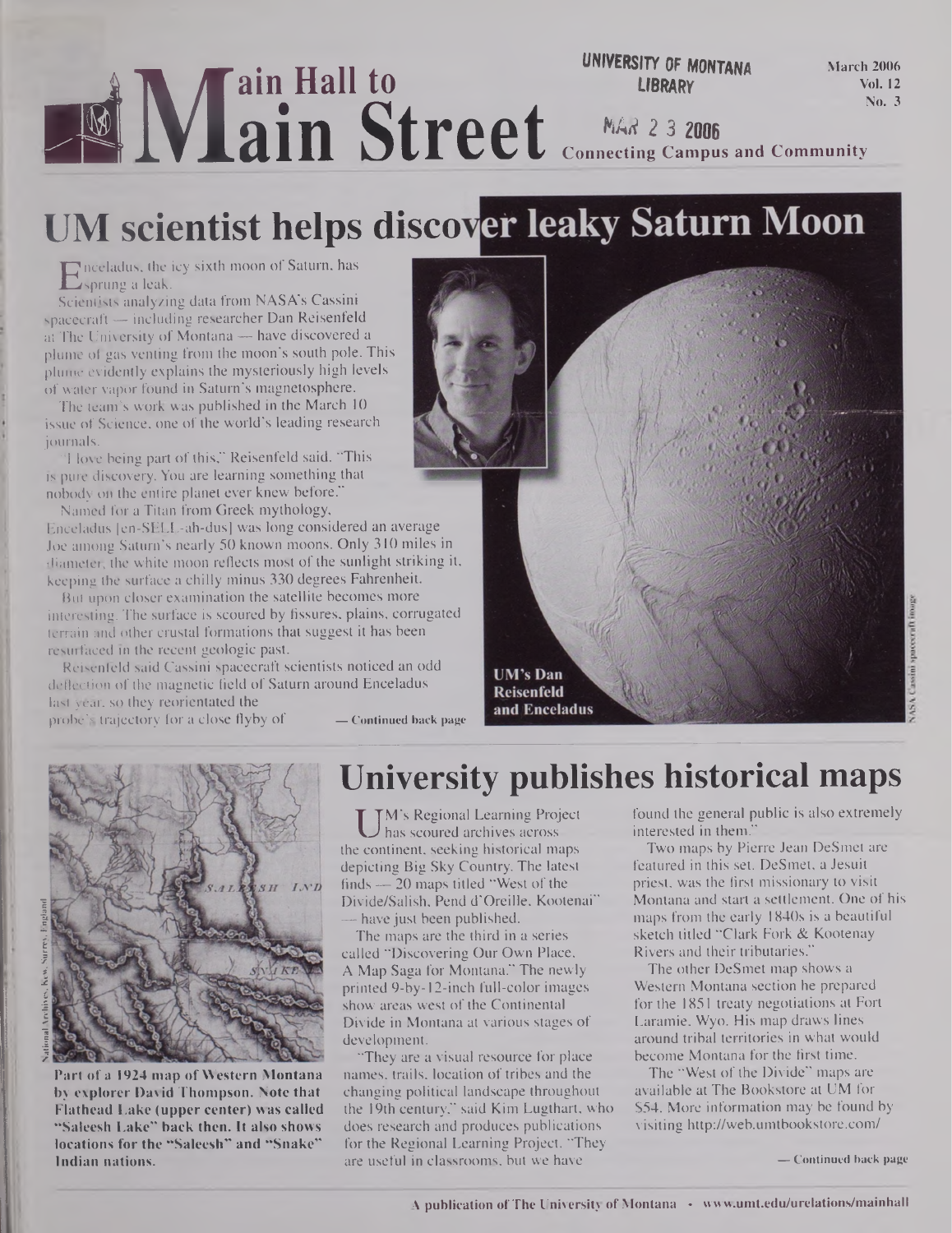**Enrollment Rises—**Once again, UM set a new record for spring semester enrollment. A total of 13,285 students are taking classes this semester, an increase of 246 over last spring. In addition, full-time equivalents (FTE) increased slightly for a total of 11,095.80, compared to last spring's 11,035,80. An FTE represents 15 undergraduate or 12 graduate semester credits. This spring's boosted enrollment came at the undergraduate level and mostly is made up of part-time students. It comes almost entirely at

the College of Technology, which enrolled a total of 1,303 students — 234 more than spring semester 2005.

UM Adds Climate Office—Gov. Brian Schweitzer has officially endorsed an office of climatology at UM. This means the Montana Climate Office — located in UM's College of Forestry and Conservation — has become one of the state's premier conduits for weather and climate information. The Montana Climate Office's Web site, <http://climate.ntsg.umt.edu/index>. html, is a gateway to information including weather alerts, current satellite snapshots of Montana skies and instant links to weather conditions in communities across the state. The Web site is maintained by UM's Numerical Terradynamic Simulation Group.

**Special Print Exhibits—**UM's Montana Museum of Art and Culture is showing two special exhibitions of prints that are rarely on display for public viewing. "The Pop Prints of Blake, Kitaj and Salle" and "Prints of the 1970s from the Permanent Collection" will be in the museum's Meloy and Paxson galleries through May 6. These complementary exhibitions feature prints from the museum's Permanent Collection by several internationally known abstract expressionists and pop artists. The two art styles convey the transitions between post-World War II art and art of the 1950s and 1960s. For gallery hours arid more information, visit <http://www.umt.edu/partv/famus/>.

Funding Indian Leaders—UM's O'Connor Center for the Rocky Mountain West has received \$40,000 to operate the Indian Leaders

Institute for a second year. The Helena-based Student Assistance Foundation made the grant to help continue efforts to enhance tribal self-governance, strengthen American Indian/state relations and encourage opportunities for future Indian leaders now graduating from post-secondary schools. This year, the institute plans to hold two governance seminars on the Fort Peck and Blackfeet reservations, as well as initiate professional development opportunities for Indian post-secondary students.

Joining the Corps—The Peace Corps has released its list of "Top-Producing Colleges and Universities 2006," and UM retained its top-10 ranking for medium-sized institutions. With 39 alumni volunteers, UM ranked ninth nationally among colleges with undergraduate enrollments between 5,001 and 15,000. Last year UM was ranked 10th. This year's ranking places UM ahead of institutions such as Boston College and Brown, Harvard, Northwestern and Yale universities. Montana State University landed at 13th on the list with 31 alumni volunteers.



Star-Studded Evening—A prominent musician and a talented actor/singer/playwright will headline the sixth-annual Odyssey of the Stars A Celebration of Artistic Journeys at 7:30 p.m. Saturday, April 8, in the University Theatre. Performing artist Gary Herbig '69 and actor Dennis Kozeluh '82 will return to the UM stage during the event, which raises money for UM's School of Fine Arts scholarship fund. Odyssey of the Stars showcases fine arts alumni who have gone on to successful careers. Herbig, a

Billboard Top-10 jazz artist, is one of the most successful studio musicians in the business today. An accomplished soloist on all woodwind instruments, he has toured and recorded with Elvis, Donna Summer and other superstars. Kozeluh, a bass-baritone, has performed on musical, operatic and theatrical stages for more than 20 years. Living and performing in Vienna since 1983, he has appeared in more than 60 productions. For information about sponsoring the Odyssey of the Stars or to purchase tickets, call (406)243-4971.

School Honors Partners—The UM School of Education recently held a reception to present its 2006 Partnership Awards. The awards recognize individuals and programs



**"Giant," a UM museum wood engraving by Peter Blake**

in the community that consistently provide mentoring to education students through various field experiences. The annual event provides individuals and community programs public recognition for their support. The Partnership Award acknowledges the important role each program or individual has in helping to prepare UM students for professional careers. This year's award recipients are: the English departments at Big Sky, Hellgate and Sentinel high schools; Mike Rankin, fitness director at the Missoula Courthouse Sports and Fitness Club; and Greg Oliver, a school counselor at Paxson Elementary School. Also presented was the 2006 Outstanding Educational Leadership Award to Mary Sheehy Moe, dean of Montana State University's Great Falls College of Technology.

First-Prize Journalist—Stan Pillman, a senior in broadcast journalism at UM, took first place in the recent radio-news round of the Hearst Journalism Awards Program — considered the Pulitzers of college journalism. A student from Chicago, Pillman received \$2,000 for his efforts and the opportunity to advance in the competition. If he performs well in the next round, he will be invited to the June finals in San Francisco. Pillman's first-place stories were about meth use and a series of assaults in downtown Missoula.

No Longer Bland—A trip through the stairwell of UM's School of Education building has become a lot more interesting. The stairwell walls of the second and third floors now have colorful quilts hanging on them. A third quilt also will soon be hung as well. The quilts were donated by Don Wattam, a School of Education alumnus and adjunct faculty member. Wattam made the quilts himself exclusively for the school's stairwells.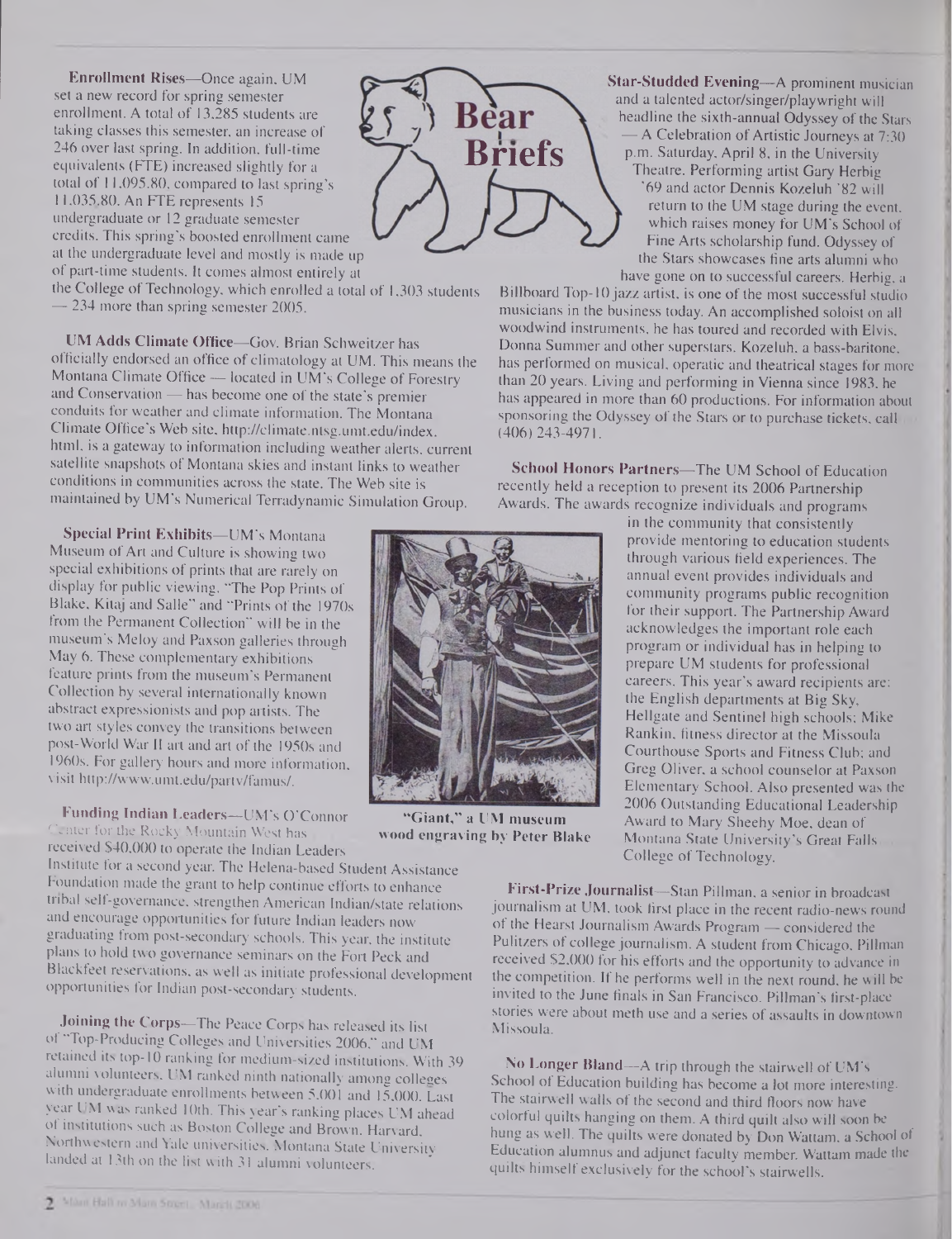**Students Land Fellowships—**Four UM students are among 24 in the nation recently named 2005-06 Doris Duke Conservation Fellows by the Woodrow Wilson National Fellowship Foundation. The fellowships went to students enrolled in multidisciplinary master's degree programs at UM, Yale and Duke universities, and the universities of Michigan and Wisconsin. Montana's 2005-06 Doris Duke Conservation Fellows are Jeffrey Gailus, Anna Holden, Jamie Silberberger and Christa Torrens. The four are graduate students in the University's Environmental Studies Program. The fellowships pay for a year of tuition, up to \$25,000, and provide a \$5,000 stipend for a summer internship.

Modern Musicians Honored—UM students Elisha Williams and Jason Varnado and UM Assistant Professor Charles Nichols have been selected to perform at this year's annual conference of the Society for Electro-Acoustic Music in the United States. The conference will be held March 30-April <sup>1</sup> at the University of Oregon in Eugene. Williams, who is from Frenchtown, will present her composition "Silver Morning" for quadraphonic computer-generated sound. Varnado, a senior from Helena, will present "Epitaph," a composition for octaphonic computergenerated sound inspired by Bart, a Kodiak bear of Hollywood fame. Nichols, who teaches composition and music technology at UM, will present "The Air Inside Our Heads" for electric violin and computer.

Exploring Pakistan—Sarah Halvorson, UM associate .professor of geography, has been awarded the 2006 McColl Family Fellowship by the American Geographical Society. The fellowship, funded by Dr. and Mrs. Robert W. McColl, covers airfare to anywhere in the world to conduct research that results in an article suitable for publication in the AGS magazine FOCUS on Geography. Halvorson plans to spend three months in Northern Pakistan making field visits to 10 mountain villages to assess the impact of the recent cataclysmic South Asian earthquake. She will travel overland from Islamabad to remote villages to explore the wide-scale destruction and local response and recovery efforts.

Alcohol Education—There is safety in numbers, say UM's new alcohol awareness posters. The posters offer information such as how much a person can safely drink in a night and in what situations it is not safe or legal to drink. More than 400 copies of the poster are being posted around campus and the Missoula community. The posters grew out of a collaboration between the Curry Health Center's health enhancement department at UM, which designed and distributed the posters, and the Montana Department of Revenue, which paid for them.

Encouraging Young Scientists—The interactive radio program "Science is Cool" promotes scientific exploration using experiments that children can perform easily at home while adults are available for assistance and discussion. The segment airs every other Saturday morning during the two-hour "Children's Corner program on the UM-based KUFM public radio. "Science is Cool" is hosted by UM Assistant Research Professor Katie George — "Dr. Katie" to her audience — who invites listeners to perform experiments at home along with her "lab assistants" in the studio. To reach wider audiences across the state, a four-compact disc set of the first "Science is Cool" broadcasts has been distributed to all Montana public libraries and elementary schools this month. The public radio program is funded by the Experimental Program to Stimulate Competitive Research grant awarded to UM jointly by the National Science Foundation and the state of Montana.



UM President George Dennison (left) accepts his award from Gov. Brian Schweitzer.

# **Group honors UM president**

UM President George Dennison was named Ecords of the Year by the Montana Ambassadors during Feb. 16 in Whitefish. **TM President George Dennison was named Educator** of the Year by the Montana Ambassadors during that

The Montana Ambassadors are a volunteer, nonprofit organization of leaders in business, education and the professions with a common dedication to living and doing business in Montana and furthering the interests of the state.

Rich Semenik, dean of the Montana State University College of Business, received the same award.

Larry Gianchetta, dean of UM's School of Business Administration, also was named Ambassador Plenipotentiary, an honor given periodically to an individual who exemplifies what an ambassador is supposed to be.

### **Charter Day winners named**

UM celebrated its 113th birthday by presenting eight<br>Charter Day awards on Feb. 17. Winners exhibited<br>istanding service to the University. The awards and their M celebrated its 113th birthday by presenting eight Charter Day awards on Feb. 17. Winners exhibited recipients are:

Dennison Faculty Award — Bob Pack, distinguished senior lecturer, UM Department of English. Dennison StaffAward Steve Wing, production manager, UM Department of Drama/Dance. **BIGGS** ASUM Student Service Award — Karissa Drye, coordinator, UM Advocates, UM senior. Robert T. Pantzer Award Paul Lauren, UM Regents Professor of History. ■ Neil S. Bucklew Presidential Service Award



Bob Bonner (left) receives his plaque from UM President George Dennison.

— Ev and Nikki Sliter, UM alumni, Kalispell. **Montana Faculty Service Award** — Garon Smith,

professor, UM Department of Chemistry.

Montana Alumni Award — Bob Bonner, a friend of UM, Las Vegas.

**Community Service Award** — Dr. George Reed, volunteer at UM's Curry Health Center.